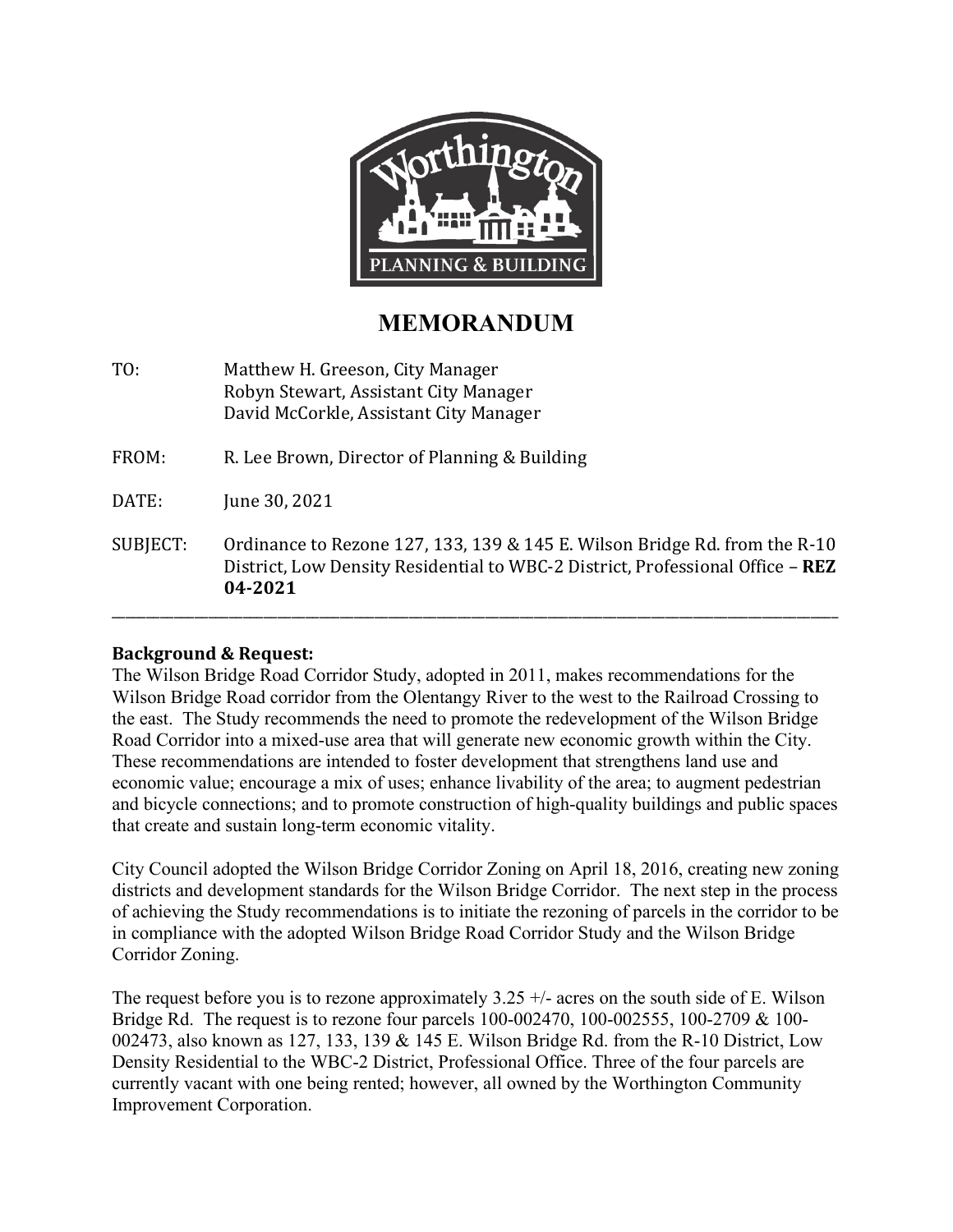## **Worthington Community Improvement Corporation:**

The Worthington Community Improvement Corporation ("WCIC") is an Ohio non-profit corporation created and funded by the City of Worthington. The purpose and mission of the WCIC is to serve the residents of the City in the revitalization and enhancement of property and the business environment within the City by advancing, encouraging and promoting industrial, commercial and civic development.

The WCIC has entered into an Economic Development Agency Agreement with the City whereby the WCIC acts as the agent of the City by engaging in activities to create or preserve jobs and employment opportunities and to improve the economic welfare of the people of Worthington and Ohio. It has the authority to encourage and cause the maintenance, location, relocation, expansion, modernization and equipment of sites, buildings and structures. Its activities are pursued with the intent to maintain and create additional opportunities for employment within the City in order that tax revenues may be available to provide services for the preservation of the public health, safety, and general welfare of the City. The WCIC has a Board of Directors: Rebecca Princehorn (Chair/President), Doug Smith (Vice Chair/Secretary), Chris Peffly (Treasurer), Tom Carter, Scott Green, Matthew Greeson, Matt Gregory, Kathy Holcombe, Bonnie Michael and Matt Welch.

# **R-10 District – Low Density Residential – Current Zoning**

For low density residential development which has ready access to most community facilities. Community water and sewerage facilities are required.

# (1) Permitted Uses:

- Single-family dwelling
- Public uses
- Essential services
- Accessory uses
- Home occupation

(2) Conditional Uses:

- Public service facility
- Plant production
- Noncommercial recreational facility
- Semipublic uses
- Co-located child day care center, nursery school and preschool

## (3) Development Standards:

| <b>Zoning</b>   | <b>Minimum</b><br><b>Lot Width</b> | <b>Minimum</b><br>Lot Area | <b>Front</b> | Rear<br>Setback   Setback | <b>Side</b><br>Setback | <b>Max</b><br><b>Height of</b><br><b>Building</b><br><b>Stories</b> | <b>Max</b><br>Height |
|-----------------|------------------------------------|----------------------------|--------------|---------------------------|------------------------|---------------------------------------------------------------------|----------------------|
| $R-10$          | 80-feet                            | $10,400$ sq.               | 30-feet      | 30-feet                   | 8-feet,                | $2 \frac{1}{2}$ -                                                   | 30-feet              |
| <b>District</b> |                                    | ft.                        |              |                           | 12-feet                | stories                                                             |                      |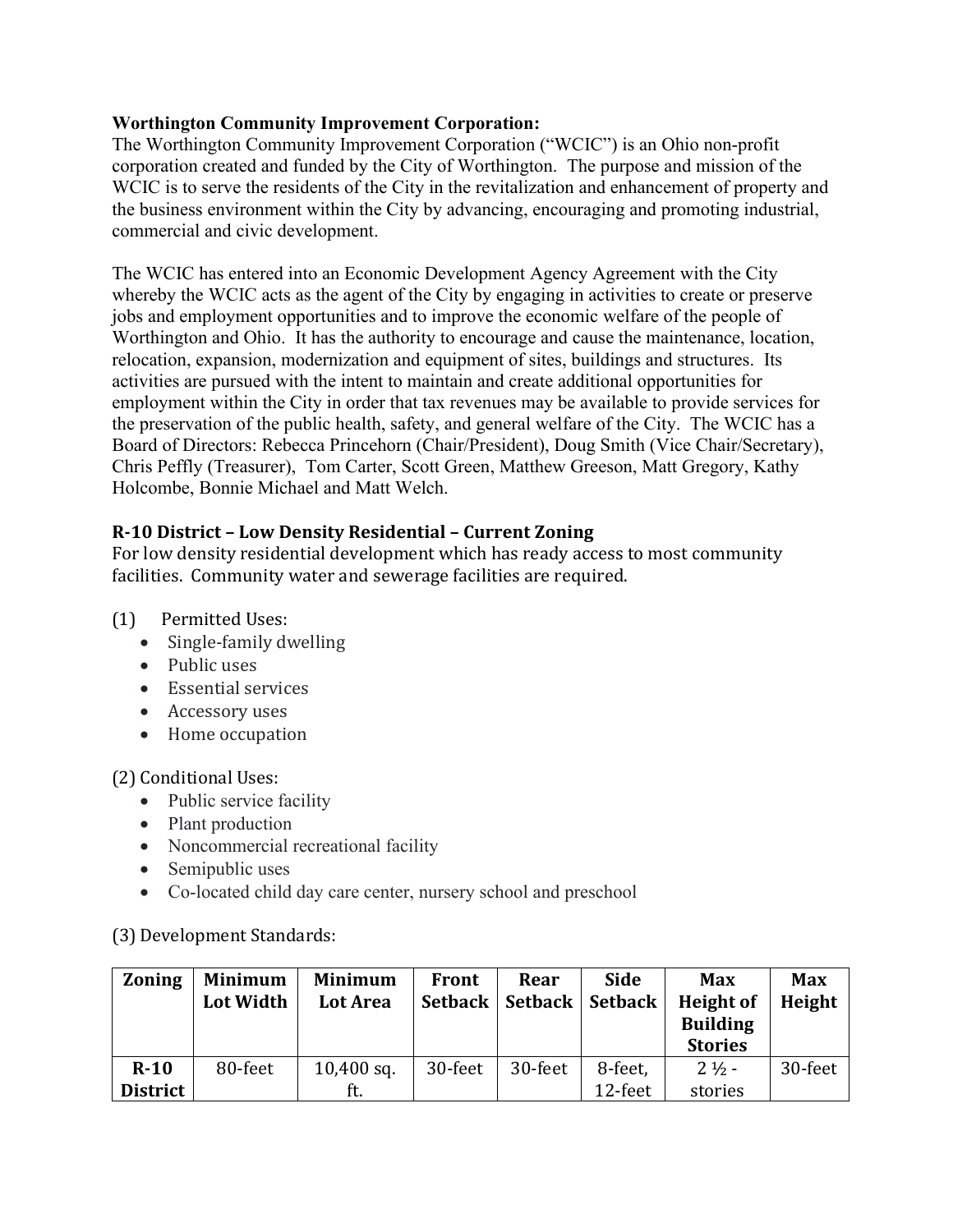# **WBC-2 District – Professional Office – Proposed Zoning**

Areas to promote small to medium sized office uses. A variety of office types and styles are encouraged to promote flexibility and adaptability.

- (1) Permitted Uses:
	- Office uses
	- Essential services
	- Accessory uses.

(2) Conditional Uses:

• Public uses and Semi-public uses

(3) Development Standards – South side of E. Wilson Bridge Rd.:

| <b>Zoning</b>   | <b>Minimum</b><br><b>Lot Width</b> | <b>Minimum</b><br>Lot Area | <b>Front</b><br><b>Setback</b> | Rear<br>  Setback | <b>Side</b><br><b>Setback</b> | <b>Max</b><br><b>Height of</b> | <b>Max</b><br>Height |
|-----------------|------------------------------------|----------------------------|--------------------------------|-------------------|-------------------------------|--------------------------------|----------------------|
|                 |                                    |                            |                                |                   |                               | <b>Building</b>                |                      |
|                 |                                    |                            |                                |                   |                               | <b>Stories</b>                 |                      |
| $WBC-2$         | 200-feet                           | 2-acre                     | 5-feet to                      | 50-feet           | N <sub>o</sub>                | $2 \frac{1}{2}$ -              | 35-feet              |
| <b>District</b> |                                    |                            | 20-feet                        |                   | Minimum                       | stories                        |                      |

## **Surrounding Zoning & Land Uses:**

| <b>Direction</b> | <b>Current Zoning</b>          | <b>Recommended Land Use</b>    |
|------------------|--------------------------------|--------------------------------|
| North            | C-3 - Institutions & Offices   | WBC-4 - Office                 |
| East             | R-10 - Low Density Residential | WBC-2 – Professional Office    |
| South            | R-10 - Low Density Residential | R-10 - Low Density Residential |
| West             | C-3 – Institutions & Offices   | WBC-2 – Professional Office    |

## **Land Use Plans:**

## [Comprehensive Plan Update & 2005 Strategic Plan for Worthington](https://worthington.org/DocumentCenter/View/155/Comprehensive-Plan?bidId=)

The 2005 Comprehensive Plan Update states that office space has always been an important part of a well-balanced community because it provides employment centers and professional services for residents. Today, however, the companies located in Worthington's professional office corridors are crucial to the financial well-being of the City. The employees of these businesses generate a significant portion of the income tax revenues that sustain the City budget. Approximately four percent of the land within the City of Worthington is devoted to commercial office land uses. By today's standards for Ohio cities, this would be considered a low percentage. Still, there is adequate commercial freeway office area to support a strong tax base for Worthington if it remains occupied and of high quality.

## [Wilson Bridge Road Corridor](https://worthington.org/645/2011-Wilson-Bridge-Road-Corridor-Study) Study

The Wilson Bridge Road Corridor Study, adopted in 2011, makes recommendations for the Wilson Bridge Road corridor from the Olentangy River to the west to the Railroad Crossing to the east. The Study recommends the need to promote the redevelopment of the Wilson Bridge Road Corridor into a mixed-use area that will generate new economic growth within the City. These requirements are intended to foster development that strengthens land use and economic value; encourage a mix of uses; enhance livability of the area; to augment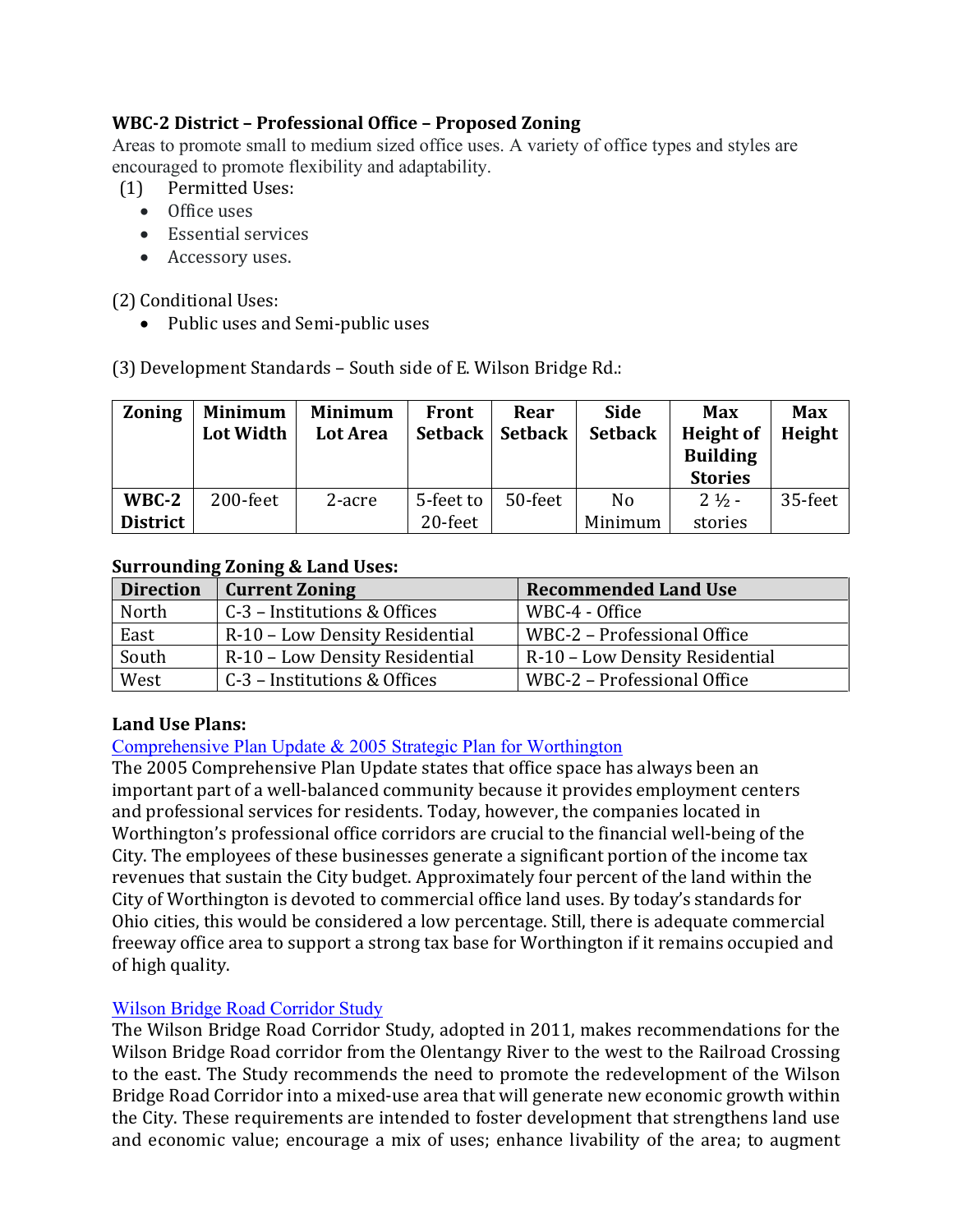pedestrian and bicycle connections; and to promote construction of high-quality buildings and public spaces that create and sustain long-term economic vitality.

The Study recommends incorporating a mix of small to medium sized office spaces designed to serve local and regional markets. A range of office types and styles are desired in this area that are flexible and adaptable. New development should occur in a way that complements and enhances the streetscape through architectural design that is pedestrian in scale (i.e., setbacks, windows, façade treatments). Parking should be located to the side or rear of the structure or incorporated or shared with adjoining uses when possible.

The 2011 Wilson Bridge Road Corridor Study identifies this area as Professional Office for office uses and a recommended height of 2 ½ stories in height in this area.

#### [Wilson Bridge Corridor Districts](http://library2.amlegal.com/nxt/gateway.dll/Ohio/worthington_oh/codifiedordinancesofthecityofworthington?f=templates$fn=default.htm$3.0$vid=amlegal:worthington_oh)

Chapter 1181 was adopted by City Council in 2016 to facilitate implementation of the Wilson Bridge Road Corridor Study, which promotes the redevelopment of the Wilson Bridge Road Corridor into a mixed-use area that will generate new economic growth within the City. These requirements are intended to foster development that strengthens land use and economic value; to encourage a mix of uses; enhance the livability of the area; to augment pedestrian and bicycle connections; and to promote construction of high-quality buildings and public spaces that help create and sustain long-term economic vitality.

The area was recommended for WBC-2 [Professional Office](https://codelibrary.amlegal.com/codes/worthington/latest/worthington_oh/0-0-0-37765#JD_1181.06) that would allow for a office uses with a height of 2 ½ stories. Areas to promote small to medium sized office uses. A variety of office types and styles are encouraged to promote flexibility and adaptability.

## **Next Steps:**

After its introduction, the City's Codified Ordinances require City Council to refer the Ordinance to the Municipal Planning Commission (MPC) for investigation and report. The Municipal Planning Commission expects to review this item on Thursday, September 9, 2021 and forward its recommendation based on the Planning Goals of the City, as referenced in the Land Use Plans to City Council.

Future development on these parcels is still subject to an approved Preliminary and Final Plan that must be approved by the Municipal Planning Commission and City Council.

Please see attached maps for reference: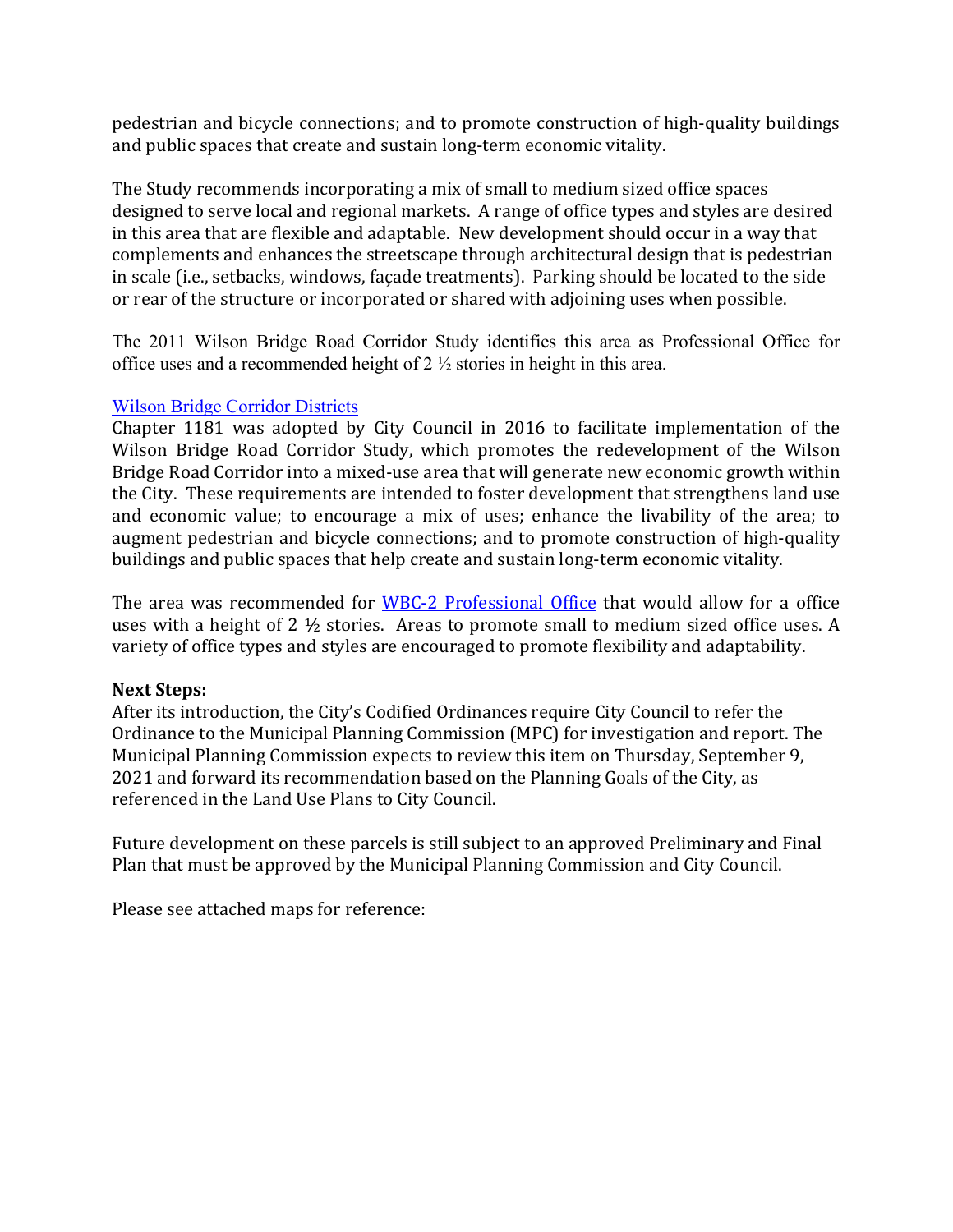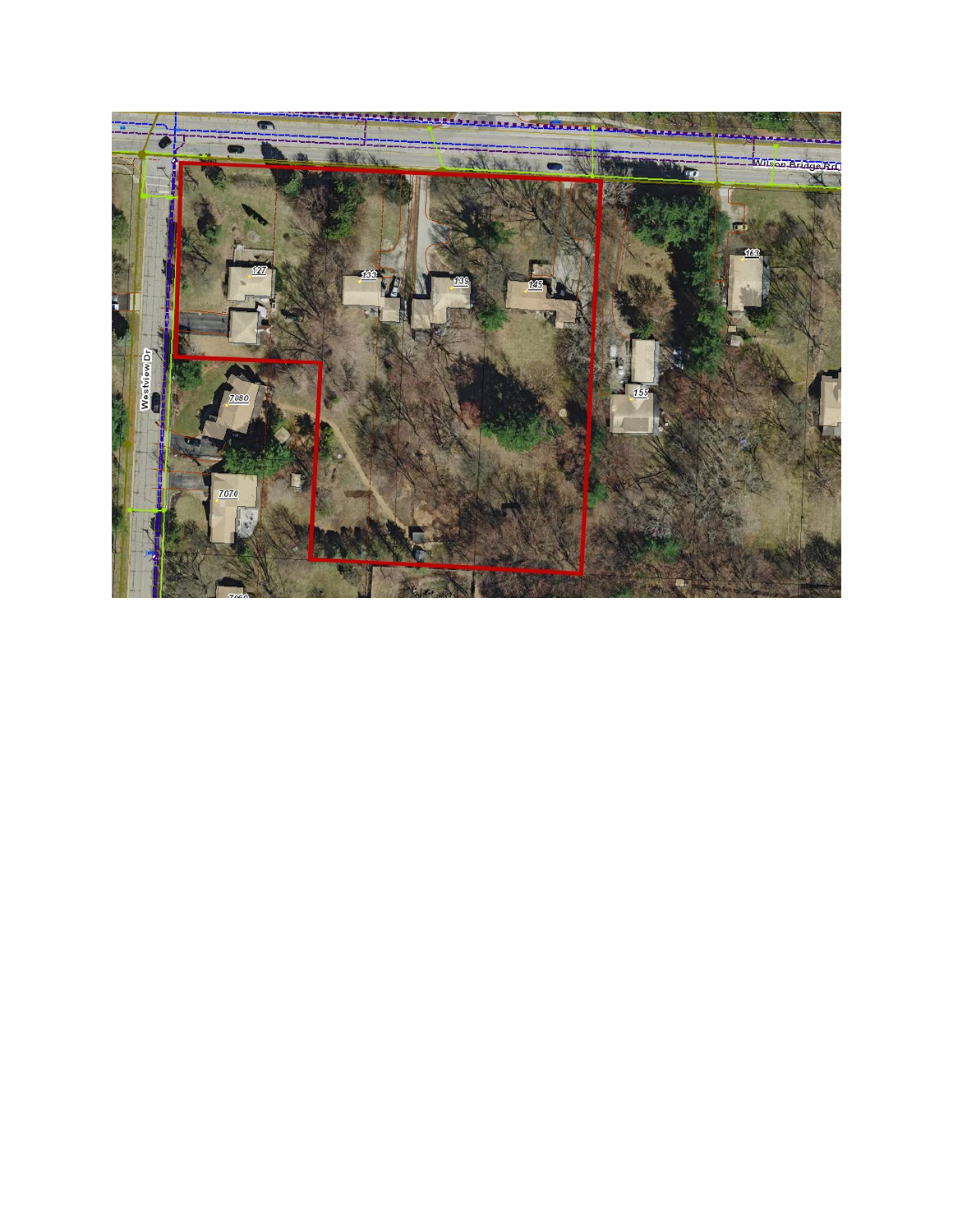#### **Proposed Zoning**

WBC-1 - Medium Density Residential WBC-2 - Professional Office WBC-3 - Mixed Use WBC-4 - Office



#### **Proposed Zoning**

WBC-1 - Medium Density Residential WBC-2 - Professional Office